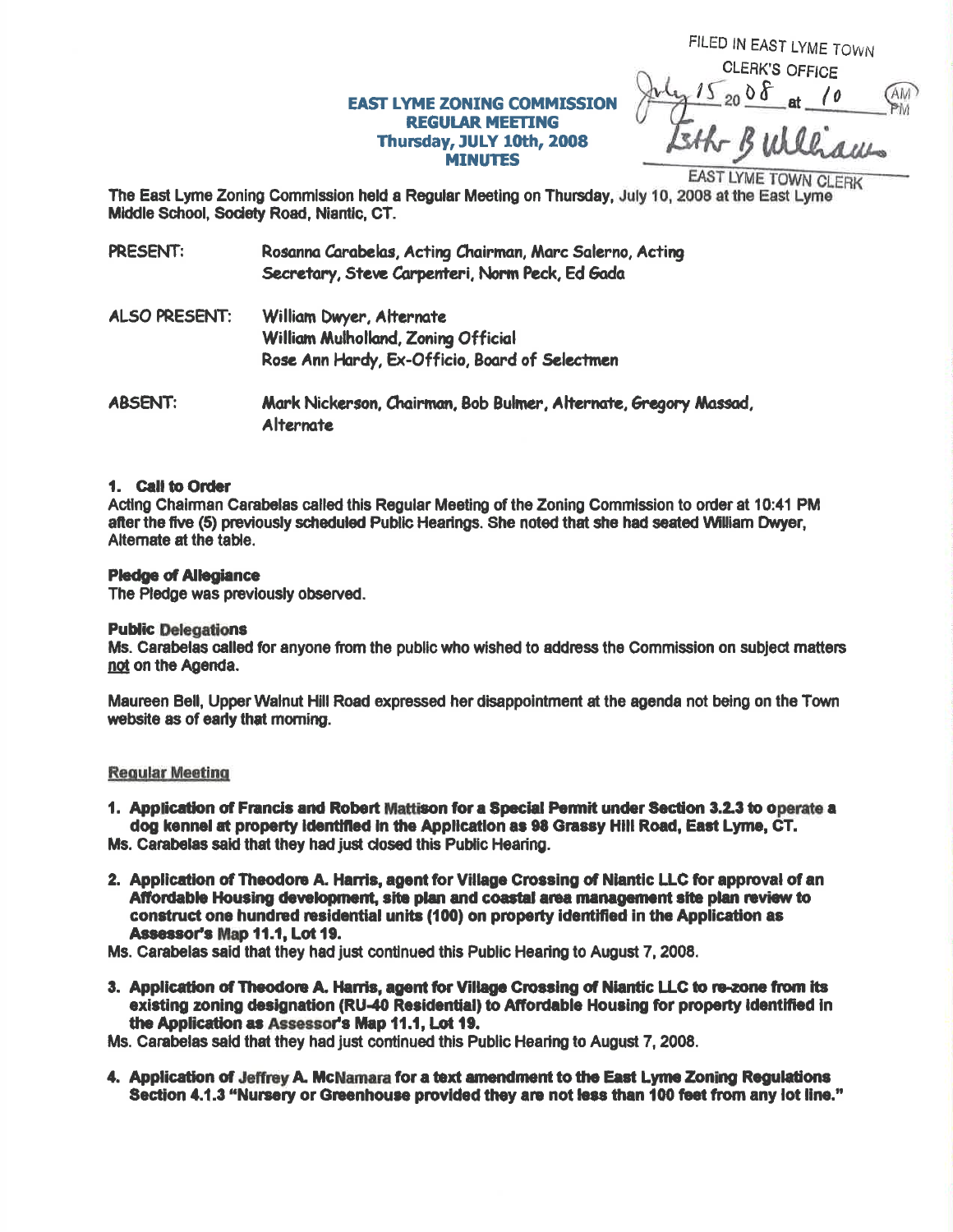- Ms. Carabelas said that they had just continued this Public Hearing to August 7, 2008.
- 5. Application of Paradise Property Management LLC for a Zone Change from LI to CA Commercial for property identified in the Application as 11 Industrial Park Road, East Lyme, CT. Property further identified as Assessor's Map 26.1, Lot 3.

Ms. Carabelas called for discussion.

Mr. Salemo said that this is an interesting parcel as it is surrounded by commercial and is in the aquifer area and while it may make more sense to have it be commercial, he is concerned with losing the LI as he has always been in favor of having Ll.

Mr. Gada said that it has CA all around it.

Mr. Carpenteri agreed with Mr. Gada and said that with the CA all around it that it should go that way and that it would be different if it was surrounded by LI instead.

Mr. Mulholland noted that under the list of uses that height and other issues would bring this back in front of them should they chose to change lt.

Mr. Peck sald that thls is a negative issue as they have the Rocky Neck business part that is just about completely built out and the Colton Road area that is built out except for some 20 acres of wetlands. After bob's, this Board change the LI regulations to eliminate restaurants, etc. so that they could bring them up to date. He said that he thinks that they have almost nothing left of the LI and that they should not encourage manufacturing to go to Mexico. The 200 acres of the Gateway is enough as CA and he would be very disappointed if this Board votes to change this to CA.

Ms. Carabelas said that her emotional slde agrees but her rational side says that no one has come before them with anythlng for Ll and she has to ask how long they would want it to sit vacent. She said that she does not see this one parcel bringing any LI business in the near future.

Mr. Peck said that if they allow this to go then others will be lining up to change form LI to CA. Mr. Salemo said that he agrees with Mr. Peck and added that he and Mr. Peck were on a subcommittee to work on just this type of thing.

Ms. Carabelas asked when was the last time that Llwanted to come here and what the percentage is. Mr. Mulholland said that they have a variety of uses in the LI area such as gymnastics, Bob's, the lumber Co., and Aerospace.

Mr. Peck said that he was also concerned that hotels and motels would have traffic and that restaurants my also generate more traffic for that area.

Mr. Dwyer noted that they did not make any zone change for Bob's to be where it is.

Ms. Carabelas asked if they were ready to make a motion on this.

#### $MOTION (1)$ Mr. Salemo moved to DENY the Application of Paradise Property Management LLC for a Zone Change from LI to CA Commercial for property identified in the Application as 11 Industrial Park Road, East Lyme, GT, Mr. Peck seconded the motion.

Ms. Canabelas said that the traffic issue sold her.

Vote:  $5 - 0 - 1$ . Motion passed to DENY the zone change. Abstained: Mr. Carpenteri

Mr. Mulholland said that this would publish on July 17, 2008.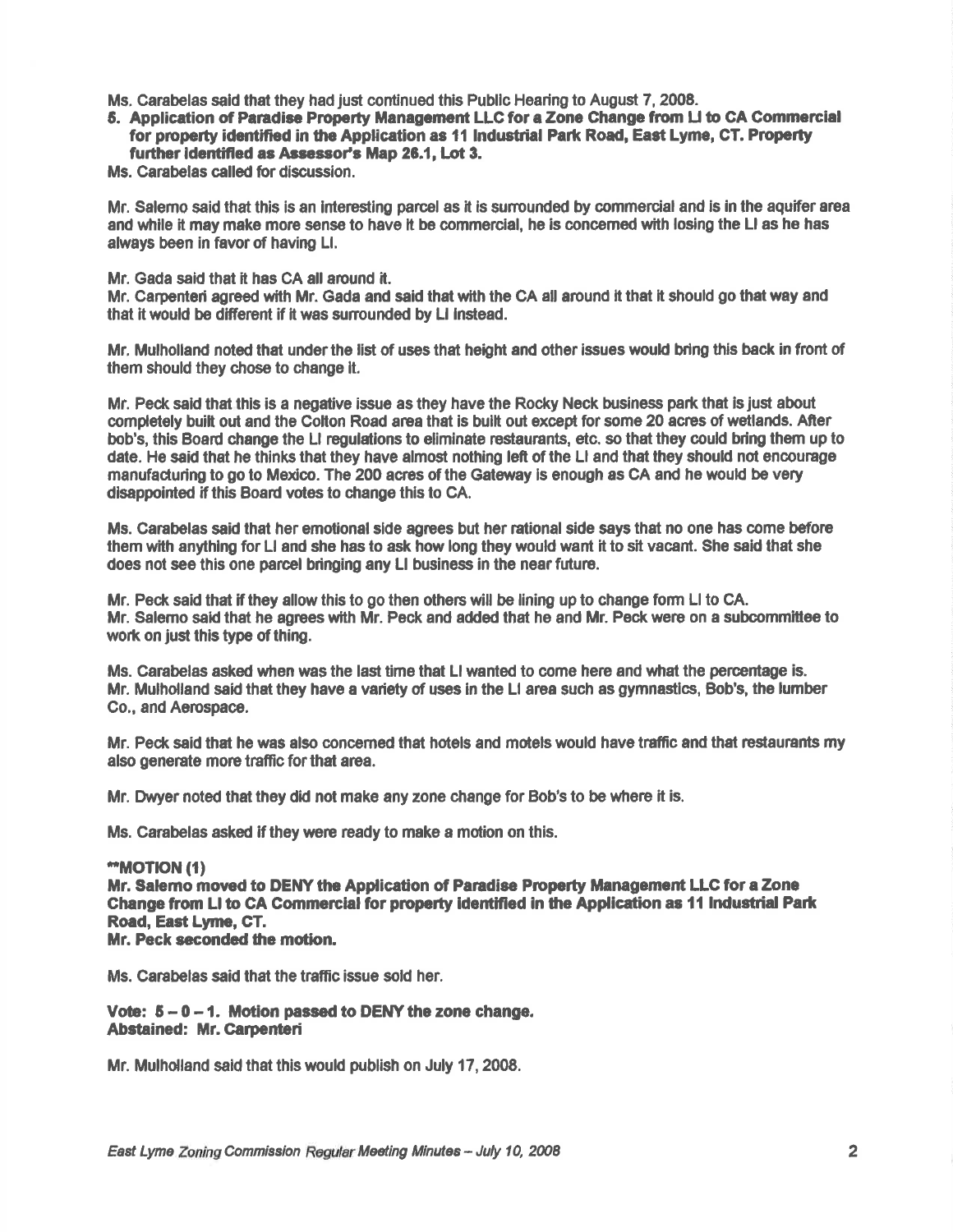6. Approval of Minutes - May 8, 2008 Special Meeting; May 15, 2008 Public Hearing I & Il Minutes; May 15, 2008 Regular Meeting Minutes; Public Hearing I, II, III, IV & V Minutes of June 5, 2008; Regular Meeting Minutes of June 5, 2008; Public Hearing I, II & III and IV Minutes of June 19, 2008 and Regular Meeting Minutes of June 19, 2008.

Ms. Carabelas celled for discussion on, or conedions to the Special Meetlng Minutes of May 8, 2008.

\*MOT|ON (21

Mr. Salemo moved to approve the Special Meeting Minutes of May 8, 2008 of the Commission as presented.

Mr. Carpenteri seconded the motion. Vote:  $4-0-2$ . Motion passed. Abstained: Mr. Gada, Mr. Dwver

Ms. Canabelas called for discussion on, or comedions to the Public Hearing I & ll Minutes and Regular Meeting Minutes of May 15, 2008 of the Commission.

\*MOT|ON (3)

Mr. Carpenteri moved to approve the Public Hearing I & II Minutes and Regular Meeting Minutes of May 15, 2008 of the Commission as presented. Mr. Salemo seconded the motion. Vote:  $6-0-0$ . Motion passed.

Ms. Carabelas called for discussion on, or corrections to the Public Hearing I, II, III, IV & V Minutes and Regular Meeting Minutes of June 5, 2008 of the Commission.

'fMoTtoN (41 Mr. Carpenteri moved to approve the Public Hearing I, II, III, IV & V Minutes and Regular Meeting Minutes of June 5, 2008 of the Commission as presented. Mr. \$alemo seconded the motion. Vote:  $4 - 0 - 2$ . Motion passed. Abstained: Ms. Carabelas, Mr. Dwyer

Ms. Carabelas called for discussion on, or corrections to the Public Hearing I, II & III and IV Minutes and Regular Meeting Minutes of June 19, 2008 of the Commission.

.'MOT|ON (51 Mr. Peck moved to approve the Public Hearing I, II & III and IV Minutes and Regular Meeting Minutes of June 19, 2008 of the Commission as presented. Mr. Carpenteri seconded the motion. Vote:  $5-0-1$ . Motion passed. Abstained: Mr. Dwyer

Old Business<br>1. Stormwater There was nothing new to report.

2. Subcommittee - Niantic Village - CB Zones (Mark Nickerson, Marc Salerno & Norm Peck) There was no report.

## 3. Subcommittee - Adult Uses (Rosanna Carabelas)

Ms. Carabelas sald that she was waiting on Attomey O'Connell for some information.